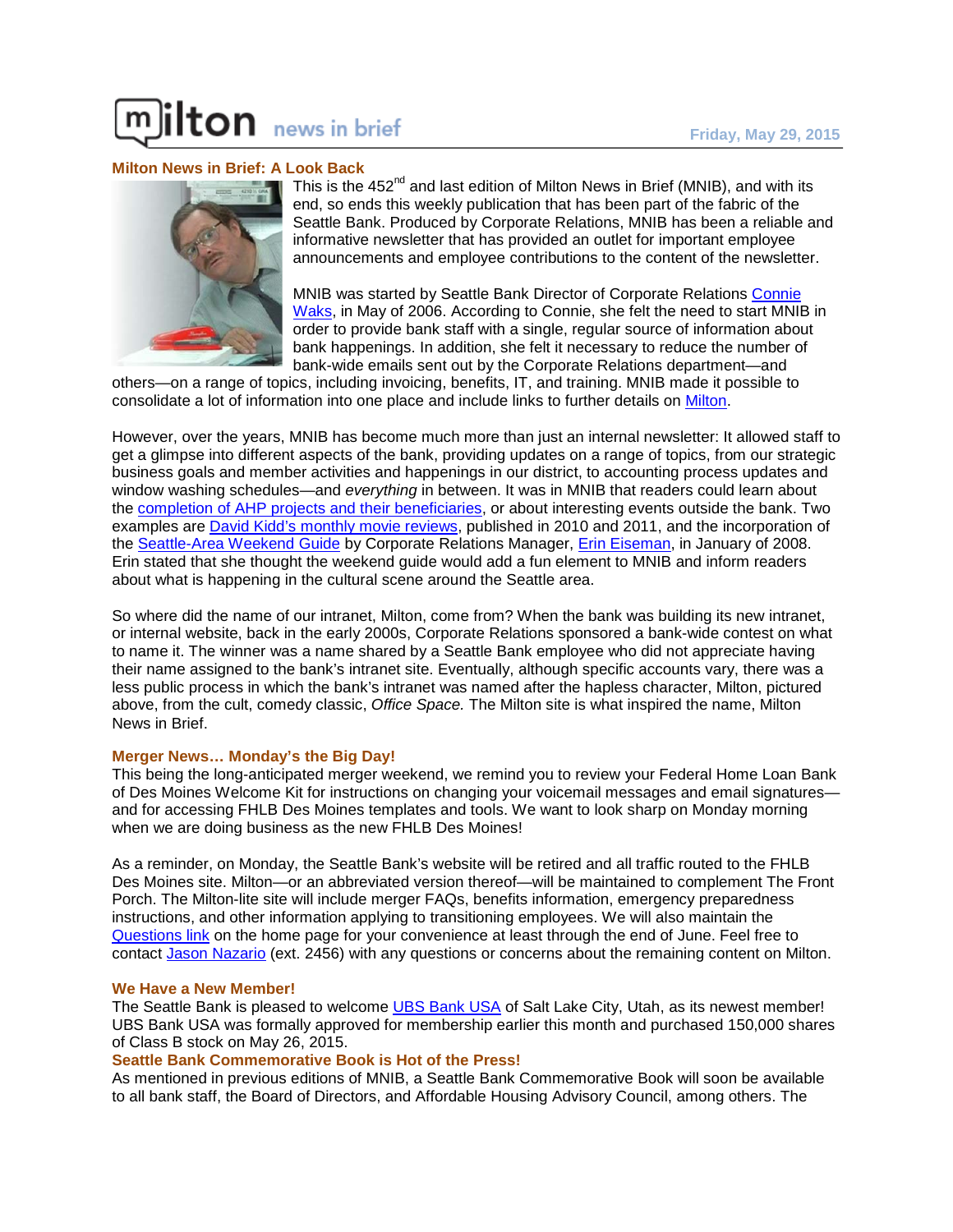book, which chronicles the Seattle Bank's 50-year history, was originally estimated to end up being 80 pages, but the authors found so many wonderful photos in the bank's archives that the final copy ended up being more than 100 pages! The Commemorative Book will be handed out during an all-staff event on June 15, in the Café. Watch for an email with details on the Commemorative Book event coming soon!

# **What to Do in the Event of an Emergency Post-Merger**

Starting immediately after the Seattle/Des Moines Bank merger, there will be some changes to the way you are communicated with in the event of an emergency. In any situation, it is important for managers and their staff to stay in contact to report status, availability, and provide updates. Please review the following changes and the effective dates of the changes.

# **Beginning June 1:**

In the event of a disaster at Safeco Plaza, the following communication vehicles will be available:

- Alternate Email/Text: Employees will continue to receive information via the alternate email address and text number they provided in WorkForce Now. If there are any changes to your contact information, be sure to update WorkForce Now.
- Messages will be posted on the Emergency Information Line (800.939.6719). Employees are responsible to call in to receive updates
- Employees continuing on with the Des Moines Bank will be added to the Des Moines communication tool, NotiFind.

# **Beginning July 1:**

In the event of a disaster at Safeco Plaza or the Western Office, the following communication vehicles will be available:

- NotiFind (for Continuing Des Moines Bank employees only)
- Emergency Information Line (800.939.6719) all staff

Again, managers and their staff should make contact to provide updates and status. Questions? Please contact [Ron Kamps](mailto:ronk@fhlbsea.com) (ext. 2445).

# **Art Auction Pickup Reminder**

As mentioned in last week's MNIB, for those who purchased artwork during the Seattle Bank's Art Auction, please be aware that our vendor Artech will be at the bank today to remove the auctioned artwork from the walls. On Monday, June 1, your artwork will be available for pick-up from 8:00 a.m. to 5:00 p.m. in the Board Room. Those who purchased artwork requiring special handling will receive a separate email with further instructions. Congratulations to those who will be taking home these wonderful pieces!

#### **Final Seattle Bank Accounts Payable Check Run!**

The Seattle Bank accounting team carried out its final check run yesterday, and its final distribution of checks will be today. Expenses incurred and invoices received from May 28 through May 31, subsequent to the last Seattle Bank check run, will be forwarded to the Des Moines Bank for payment.

Questions? Please contact [General Accounting.](mailto:GeneralAccounting@fhlbsea.com)

# **Recycling Centers at the Bank!**

Each floor of the Seattle Bank now has a dedicated recycling center. All staff are encouraged to bring unwanted personal items and office supplies to the recycling centers. These items will be recycled or donated. In addition, portable shredding totes are also be available at each recycling center. Recycling centers are located in the following areas:

- 24th Floor between the Data Management Office Team and the BTO-Project Management Team, near the women's restroom
- 25th Floor outside the Sawtooth conference room
- 26th Floor in the Flathead conference room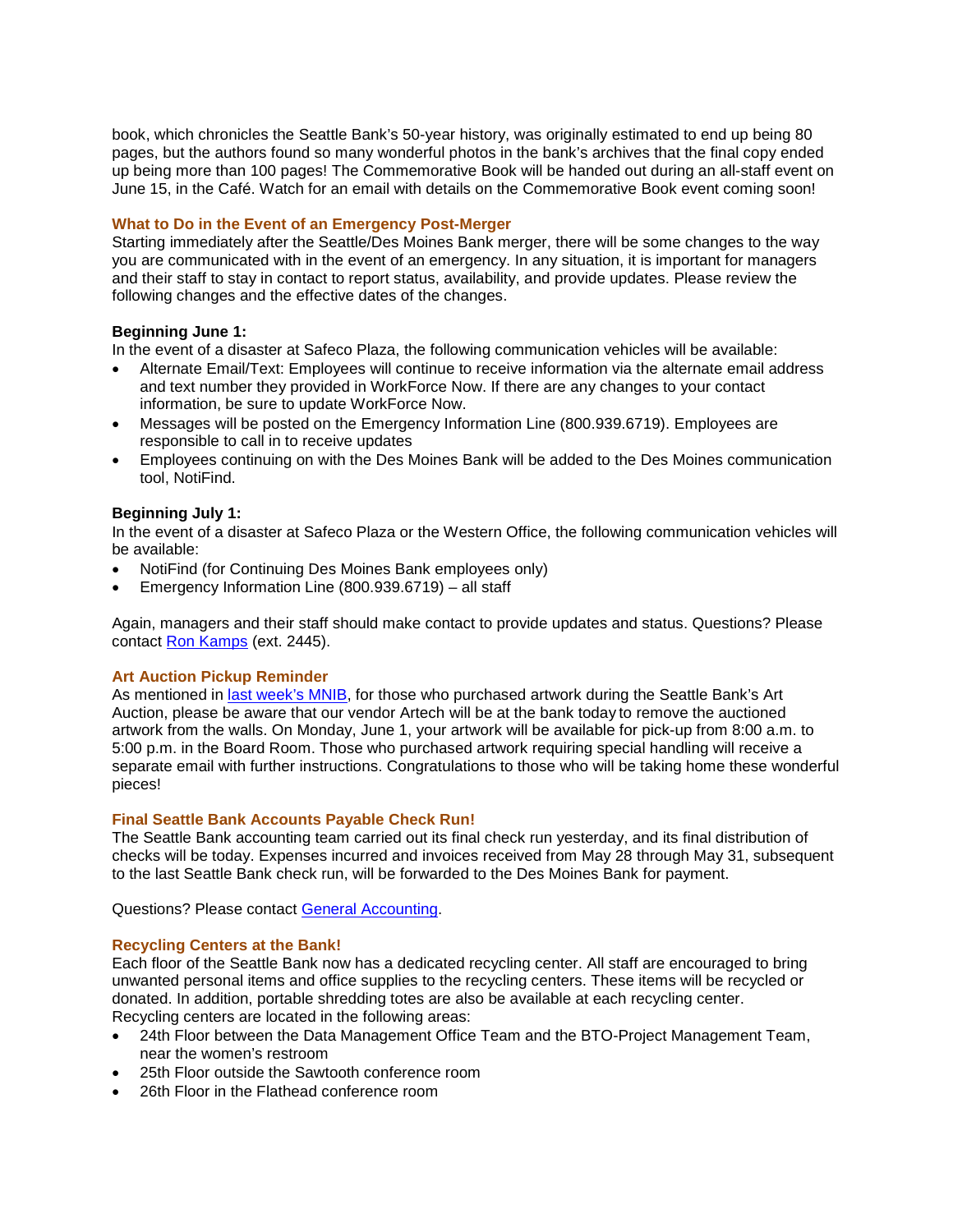Recycling centers will be available until Tuesday, August 17, at 5:00 p.m.

# **Tia Young Accepting Donations for Katrina Victims Still in Need**

As mentioned the May 8 edition of MNIB., the Seattle Bank's Tia Young will travel to New Orleans with the [Total Experience Gospel Choir](http://www.totalexperiencegospelchoir.org/) to tend to those who are still in need of aide due to the destruction left by Hurricane Katrina 10 years ago. This August's trip will mark the fourth time the choir has visited New Orleans to help victims of the natural disaster. During this visit, choir members will continue their work of refurbishing homes with the youth group [Shirts Across America](http://shirtsacrossamerica.org/) and assist the [St. Jude Community](http://judeshrine.com/st-jude-community-center/)  [Center](http://judeshrine.com/st-jude-community-center/) in its mission to feed and shelter hundreds of homeless and starving people.

If you would like to make a monetary donation to help support the choir's efforts, you can make a check to St. Jude Community Center and drop it in a box near Tia Young's desk in Accounting on the 26th floor. In addition, Tia is collecting toiletries to donate to those St. Jude's Community Center supports. Needed items include all types of toiletries (travel-size shampoo and conditioner, soap, deodorant, etc.), socks, face towels, bath towels, and backpacks.

#### **Remember to Relax with a Massage**

Massage therapist Sue Beaudry will be visiting the bank every Thursday in June from 1:00 to 3:00 p.m. She will be offering 15- and 30-minute massages in the Wellness Room on the 25th floor. Her rates are \$15 for a 15-minute massage, \$30 for a 30-minute massage, and \$100 for a set of four 30-minute massages. Visit the reception desk to book your "unwind time!"

# **Transit Tunnel Closed This Weekend to Prep for U-Link Integration**

The downtown transit tunnel will be closed this weekend to allow further preparatory work for [U-Link,](http://www.soundtransit.org/x7104.xml) slated to open by early 2016. Regular Link service will still run between the Stadium Station and the airport and a free bus shuttle bus will run on [Route 97](http://goo.gl/WBKKud) between Stadium Station and downtown stops. Sound Transit Express Route 550 will use its surface street routing stops. Please visit Metro's Alerts & [Updates](http://metro.kingcounty.gov/alerts/) page and [Sound Transit's Rider Community](http://www.soundtransit.org/Rider-Community/Rider-news/May-30-31-and-June-6-7-Link-and-tunnel-closures) page for more information. For more information about U-Link preparations, please visit the [Seattle Transit Blog.](http://seattletransitblog.com/2015/05/26/link-not-serving-tunnel-next-two-weekends/)

#### <span id="page-2-0"></span>**Seattle Area Weekend Guide**

- This Saturday, May 30, is your last chance to see the impressive [Jacob Lawrence as a Printmaker](http://www.davidsongalleries.com/exhibitions/modern/jacob-lawrence-as-printmaker/) [exhibit](http://www.davidsongalleries.com/exhibitions/modern/jacob-lawrence-as-printmaker/) at Davidson Galleries, near Occidental Park. Jacob Lawrence's art sheds light on oppression, racism, and human suffering; lauds moments of progress and hope; and reminds us that unity is vital to building a better community.
- [The Seattle Mariners](http://goo.gl/j5VBv3) return to Safeco Field this weekend to start their four-game series against the Cleveland Indians. These games include some [great promos and special events,](http://goo.gl/40o4md) including Saturday's Nelson Cruz Bat Night, for kids 14 and under!
- This Sunday, the [Seattle Sounders](http://www.soundersfc.com/) square off against the New York Red Bulls at Century Link Field. After beating the Colorado Rapids this Wednesday, the Sounders are in first place in the MLS Western Conference and hope to continue their winning ways! Kick-off time is at 2:00 p.m., and if you cannot make it to the game, you can watch it on ESPN 2, or listen to the simulcast on KIRO Radio 97.3 FM or El Rey 1360 AM.
- If you missed the classic Seattle-original, punk-rock-feminist musical *[Angry Housewives](http://www.artswest.org/theatre-plays/angry-housewives/)*, you are in luck: This critically acclaimed production—which ran for a record six straight years during the '80s has been extended through Sunday, May 31. First produced in 1983, *Angry Housewives* could be considered a period piece—"housewife" is sort of an antiquated concept—however, its main themes of equality and liberation remain relevant, and its brash humor continues to please crowds the world over.

#### [http://milton](http://milton/)

Special Acknowledgement*:* Thanks to all of those who have contributed to MNIB, including its primary writers since its inception: Connie Waks, Erin Eiseman, Philip Horton, and Brian Kidd. And thank you to all of our loyal readers!